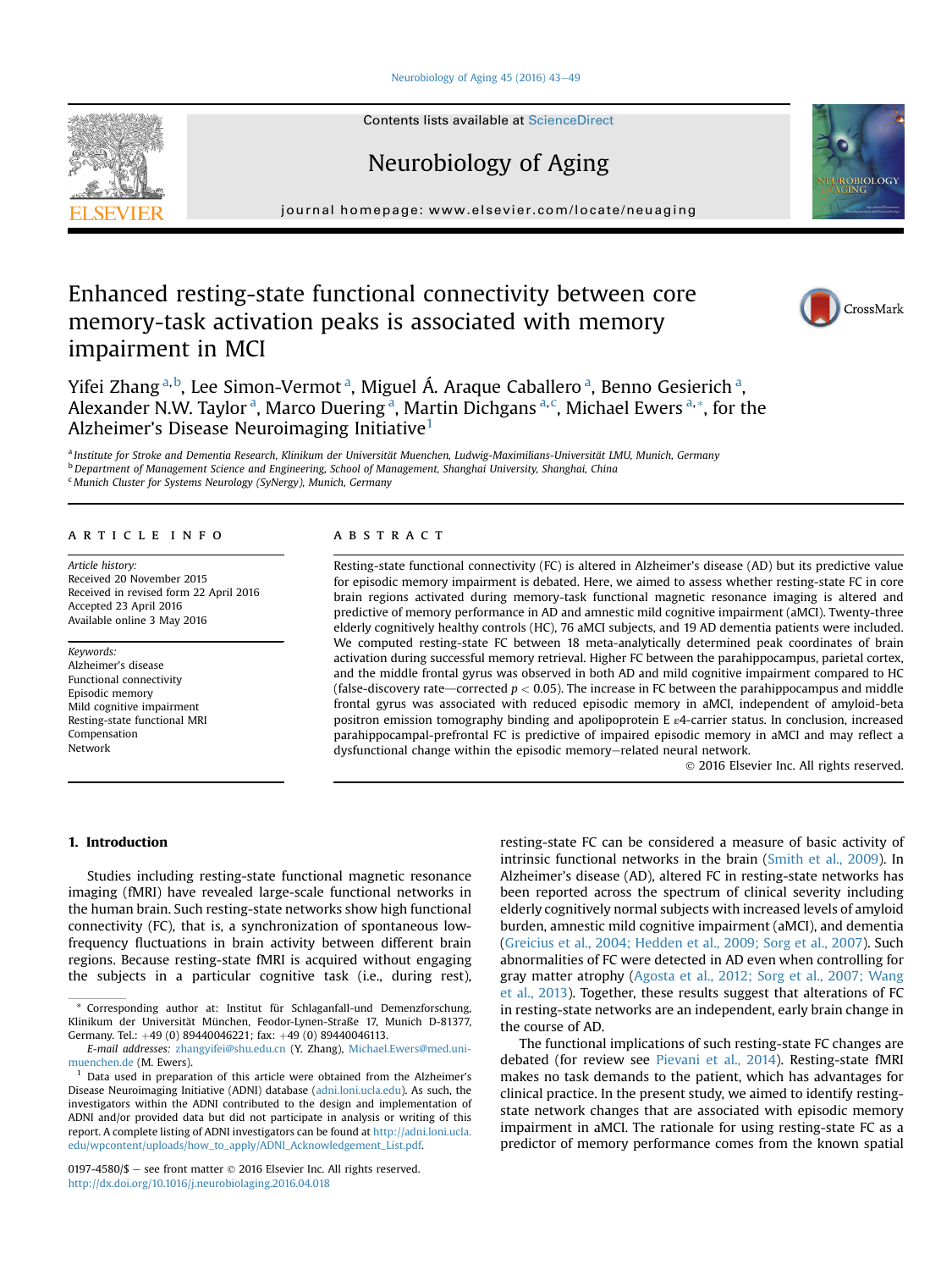overlap between resting-state networks and task-related networks for cognitive functions [\(Li et al., 2015; Smith et al., 2009; Yeo et al.,](#page-6-0) [2011\)](#page-6-0). The activity of resting-state networks is modulated during tasks, suggesting that resting-state networks are the building blocks of task-related brain activation underlying cognitive performance ([Li et al., 2015\)](#page-6-0).

In AD, the resting-state network that is most prominently affected is the default mode network (DMN). This network includes several brain regions known to be involved in episodic memory retrieval such as the posterior cingulate and hippocampus [\(Huijbers](#page-6-0) [et al., 2012\)](#page-6-0). A reduction of FC within the DMN has been observed in preclinical AD, aMCI, and dementia ([Greicius et al., 2004; Hedden](#page-6-0) [et al., 2009; Wang et al., 2013](#page-6-0)) and was found to be associated with lower episodic memory performance ([Wang et al., 2013\)](#page-6-0). Deficits in episodic memory have further been associated with increased FC in the hippocampus of aMCI and AD patients [\(Pasquini](#page-6-0) [et al., 2014; Wang et al., 2013\)](#page-6-0). However, several studies failed to reveal an association between FC in the DMN and memory impairment in AD or aMCI ([Agosta et al., 2012; Binnewijzend et al.,](#page-5-0) [2012\)](#page-5-0).

To understand which resting-state FC changes are related to episodic memory performance, brain regions other than the DMN need to be taken into account. Areas commonly activated during memory encoding or retrieval are distributed across several of the "classic" resting-state networks [\(Li et al., 2015\)](#page-6-0), suggesting that brain activity underlying episodic memory is not confined to any single network [\(Damoiseaux et al., 2006\)](#page-5-0). For example, a recent resting-state fMRI study showed that resting-state FC between different resting-state networks such as the DMN, cingularopercular network, and the frontoparietal attention network was associated with memory performance in cognitively healthy subjects ([Geerligs et al., 2015\)](#page-5-0).

In the present study, we mapped the number of connections and the strength of resting-state FC between meta-analytically determined hotspots of brain activation observed during successful memory retrieval ([Spaniol et al., 2009](#page-6-0)). The aims of the present study were to test whether FC between these core brain regions (1) can be observed during rest, (2) is altered in aMCI and AD, and (3) is predictive of episodic memory impairment as assessed by standard neuropsychological tests.

## 2. Methods

# 2.1. Participants

All subjects were recruited within the Alzheimer's Disease Neuroimaging Initiative (ADNI, phase GO and II, [www.loni.ucla.](http://www.loni.ucla.edu/ADNI) [edu/ADNI;](http://www.loni.ucla.edu/ADNI) [Weiner et al., 2013\)](#page-6-0). For the present study, we included a total of 23 elderly cognitively healthy controls (HC), 76 subjects with aMCI and 19 AD. The selection criteria were the availability of resting-state fMRI, T1-weighted MRI, AV45-positron emission tomography (PET), and a memory composite score [\(Crane et al., 2012;](#page-5-0) Supplementary Fig. 1). HC subjects were required to show low global levels of AV45-PET binding (standardized uptake value ratio  $<$ 1.11, A $\beta$  $-$ ) to yield a control group with low probability of AD pathology. In ADNI, the general inclusion criteria were: age between 50 and 90 years, modified Hachinski score  $\leq$ 4, education of at least 6 grade level, and stable treatment of at least 4 weeks in case of treatment with permitted medication.

ADNI is a longitudinal multicenter study started in 2003 in North America as a public private partnership to investigate neuropsychological parameters, neuroimaging features, and other biomarker for tracking and predicting AD-related cerebral and cognitive changes (see Supplementary Method). Ethical approval was obtained by the ADNI investigators ([http://www.adni-info.](http://www.adni-info.org/pdfs/adni_protocol_9_19_08.pdf)

[org/pdfs/adni\\_protocol\\_9\\_19\\_08.pdf\)](http://www.adni-info.org/pdfs/adni_protocol_9_19_08.pdf). This study was approved by the institutional review boards of all the participating institutions.

#### 2.2. Episodic memory performance

Episodic memory ability was quantified by a composite score (ADNI-memory) based on subcomponents of common neuropsychological tests including the Rey Auditory Verbal Learning Test (word list learning trials, recall, and recognition), Mini-Mental State Examination (word recall), Alzheimer's Disease Assessment Scale (ADAS, word list learning, recall, and recognition) and Logical Memory I and II, as previously described ([Crane et al., 2012\)](#page-5-0). The composite scores were downloaded from the ADNI web page ([http://adni.loniucla.edu/\)](http://adni.loniucla.edu/).

## 2.3. MRI acquisition

All MRI data were acquired on 3T Philips systems. For rsfMRI, subjects were instructed to keep their eyes open, the following acquisition parameters were used: single shot T2\*-weighted echo planer imaging pulse sequence in transverse slice orientation, with repetition time/echo time =  $3000/30$  ms, flip angle =  $80^{\circ}$ , 3.3 mm isotropic spatial resolution with 48 slices, with voxel size of  $3.31 \times 3.31 \times 3.31$ , matrix size of  $64 \times 59$ , and 140 volumes (for more detail refer to the MRI Training Manual, [http://adni.loni.usc.edu/\)](http://adni.loni.usc.edu/).

# 2.4. fMRI preprocessing

The first 10 volumes were discarded to ensure steady-state magnetization. The remaining volumes were realigned to correct for head motion. The realigned volumes were registered to the subject's T1-weighted MRI image and high-dimensionally normalized to MNI standard space (see Supplementary Method). The images were adjusted for the realignment parameters and the mean time courses of blood-oxygen-level dependent signal changes within the white matter and grey matter (GM). The images were smoothed (full width at half maximum 6 mm), detrended, and band-pass filtered between 0.01 and 0.08 Hz (see also Supplementary Method for more details).

#### 2.5. Placement of regions of interest

We computed the FC between regions of interest (ROI) of the putative episodic memory network. ROIs were placed according to a previously published voxelwise activation likelihood estimation meta-analysis of 30 published fMRI studies on episodic memory, including 478 cognitively healthy adults [\(Spaniol et al., 2009](#page-6-0)). The meta-analysis yielded 18 peak coordinates of brain activation associated with successful memory retrieval on forced choice recognition tasks [\(Spaniol et al., 2009](#page-6-0)). The spatial coordinates were converted from Tailarach space to the MNI standard space using the Lancaster transform ([Lancaster et al., 2007\)](#page-6-0). Spherical ROIs (radius 6 mm) were created around each of the peak coordinates in MNI space, using FSL (v.5; [http://fsl.fmrib.ox.ac.uk/fsl\)](http://fsl.fmrib.ox.ac.uk/fsl). The MNI coordinates of each ROI are listed in Supplementary Table 1 and the location in the brain is displayed in Supplementary Fig. 2. The mean time course within each ROI was calculated for ROI-to-ROI FC analysis. To assess whether partial volume effects may influence the results, we also obtained GM volume within the ROIs. ROI GM volume was estimated based on the spatially normalized and modulated gray matter maps, where the same spatial normalization parameters were used that had also been applied to the resting-state fMRI scans for spatial normalization to the MNI space.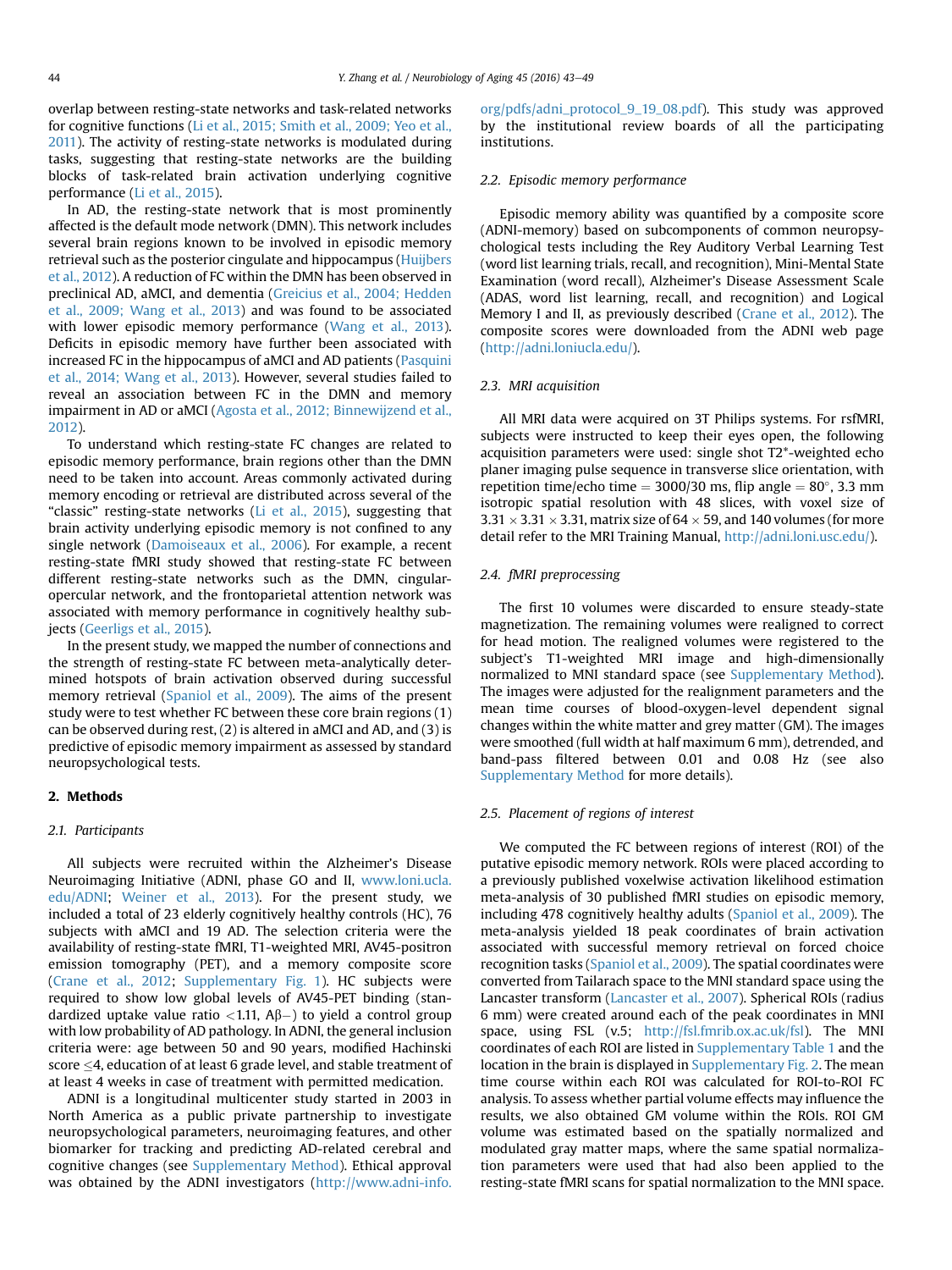# 2.6. Statistical analysis

The ROI-to-ROI FC analysis was performed with the Conn toolbox v. 13.p based on MATLAB [\(http://www.nitrc.org/projects/](http://www.nitrc.org/projects/conn) [conn](http://www.nitrc.org/projects/conn); Whitfi[eld-Gabrieli and Nieto-Castanon, 2012\)](#page-6-0). The strength of FC was determined via pairwise Pearson-moment correlations between the mean time courses of the ROIs, resulting in a  $18 \times 18$ matrix of FC values which were Fisher z-score transformed. To test the number of significant connections between the ROIs in each group, we computed one-sample  $t$  tests for each pairwise ROIto-ROI FC value within each group (false discovery rate (FDR) corrected at  $p = 0.05$ , n = 153). Differences in the number of significant connections between groups were computed via 2-sample t tests.

To select potential predictors of episodic memory performance among the high number of ROI-to-ROI values, we applied the following 2-step procedure. In the first step, we tested for which ROI-to-ROI connections the strength of FC was abnormally changed in AD dementia subjects compared to HC subjects. To this end, we applied analyses of covariance (ANCOVAs) including diagnosis (HC vs. AD), age, gender, and education as independent variables (training sample). The p-value for each ANCOVA was FDR-corrected at  $p < 0.05$  (for  $n = 153$  multiple comparisons). In the second step, the strength of FC of those ROI-to-ROI connections that were found significantly altered in the AD dementia group was tested as predictors of episodic memory performance in the aMCI group. We computed linear regression models including episodic memory score as the dependent variable and strength of FC, age, gender, education, and MMSE as independent variables. For exploratory reasons, we compared the strength of FC values among all groups including HC, aMCI, and AD. To this end, we used ANCOVA, with diagnosis as a factor and age, gender, and education as covariates. Simple main effects of diagnosis were followed up by Fisher's least significance difference post hoc test for pairwise group comparisons, FDR-corrected at  $p = 0.05$ .

All group-level statistical analyses were done with the stats package of statistical software R implemented in R Studio v. 0.98.501 (Boston, MA, [http://www.rstudio.com/\)](http://www.rstudio.com/).

# 3. Results

Neuropsychological and demographic summary statistics for each diagnostic group are provided in Table 1.

#### Table 1

| Characteristics of each diagnostic group |  |  |
|------------------------------------------|--|--|
|------------------------------------------|--|--|

| Variable                        | HС           | MCI                         | AD.                   |
|---------------------------------|--------------|-----------------------------|-----------------------|
| N                               | 23           | 76                          | 19                    |
| Gender (F/M)                    | 16/7         | 36/40                       | 10/9                  |
| Age $(y)$                       | 74.8 [6.4]   | 71.0 $[7.5]$ <sup>a*</sup>  | 73.6 [6.9]            |
| AV45-PET                        | $1.0$ [0.1]  | 1.2 $[0.2]$ <sup>a***</sup> | $1.4 [0.2]^{a,b***}$  |
| APOE $\varepsilon$ 4 (+/-)      | 5/18         | 34/42                       | $16/1^{a,b***}$       |
| Education                       | $15.8$ [2.1] | 16.4 [2.6]                  | 15.7 [2.4]            |
| <b>MMSE</b>                     | 28.8 [1.4]   | 27.9 $[1.8]$ <sup>a**</sup> | 23.3 $[2.6]^{a,b***}$ |
| ADAS-Cog                        | $6.4$ [3.3]  | 9.2 $[4.1]$ <sup>a**</sup>  | 20.0 $[5.8]^{a,b***}$ |
| Composite episodic memory score | $0.8$ [0.5]  | 0.3 $[0.5]$ <sup>a**</sup>  | $-0.6 [0.6]^{a,b***}$ |

Values represent the mean [standard deviation] or number of subjects. Two AD subjects had no APOE4 value.

Key: AD, Alzheimer's disease with dementia; ADAS-Cog, Alzheimer's Disease Assessment Scale- Cognitive Subscale; APOE, apolipoprotein E; APOE ε4+, APOE ε4allele carrier; APOE ε4-, APOE ε4- allele noncarrier; F, female; HC, cognitively healthy; M, male; MCI, mild cognitive impairment; MMSE, Mini-Mental State Examination; N, number of subjects.

<sup>a</sup> Compared to HC.

- $^{\rm b}$  Compared to MCI.  $^*p < 0.05, ^{**}p < 0.01, ^{***}p < 0.001.$
- Composite episodic memory score described previously [\(Crane et al., 2012](#page-5-0)).

## 3.1. Diagnostic group differences in FC

The network graphs for the HC and AD dementia group are displayed in [Fig. 1A](#page-3-0) and C. The number of significant ROI-to-ROI connections was larger in the AD dementia group compared to HC ( $t = 3.63$ ,  $p < 0.001$ ). The network graphs of FC in aMCI are displayed in [Fig. 1](#page-3-0)B. The number of significant ROI-to-ROI connections was larger in the aMCI group compared to HC ( $t = 10.23$ ,  $p < 0.001$ ) or AD dementia ( $t = 5.87$ ,  $p < 0.001$ ).

The AD dementia group showed increased strength of FC for 4 ROI-to-ROI connections compared to HC [\(Fig. 2\)](#page-3-0). The pairs of ROIs included connections between the left middle frontal gyrus (MFG) and the right superior parietal gyrus (SP) or angular gyrus (AG), and connections between the right MFG and the left parahippocampal gyrus (PHC) or caudate (CD). There were no reductions of FC in AD dementia compared to HC.

Exploratory analysis of all ROI-to-ROI connections ( $N = 153$ ) revealed no additional FC alterations in aMCI other than those found altered in AD dementia.

As displayed in [Fig. 3](#page-3-0), the strength of FC in aMCI was intermediate between that for HC and AD for each of the 4 connections. Results of the ANCOVAs showed significant group differences for each of the 4 connections, including the MFG-PHC (F  $=$  5.64,  $p < 0.01$ ), MFG-SP (F = 8.33,  $p < 0.001$ ), MFG-AG (F = 14.5,  $p <$ 0.001), and MFG-CD ( $F = 9.36$ ,  $p < 0.001$ ). Fisher's least significance difference post hoc tests, with FDR-corrected p-values, showed that for each connection the group difference in FC followed the pattern  $AD > aMCI > HC$ .

To test whether GM volume changes are a potentially confounding variable, we tested the correlation between the ROI gray matter volume and ROI FC. Results of the Pearson-moment correlation analysis showed no significant association for any of the 4 connections, when tested within each diagnostic group or across all subjects (FDR-corrected  $p > 0.05$ ).

# 3.2. Association between changes in the strength of FC and memory performance in MCI

Focusing on the 4 connections for which the strength of FC was found to be increased in aMCI and AD dementia, we found higher strength of FC between the right MFG and the PHC to be associated with reduced episodic memory performance in aMCI  $[t(70) = -2.14, p = 0.04, r^2 = 0.36, FDR-corrected p = 0.06, Fig. 4].$  $[t(70) = -2.14, p = 0.04, r^2 = 0.36, FDR-corrected p = 0.06, Fig. 4].$  $[t(70) = -2.14, p = 0.04, r^2 = 0.36, FDR-corrected p = 0.06, Fig. 4].$ We computed the diagnosis (HC, aMCI, AD dementia)  $\times$  FC interaction, controlled for age, gender, and education to predict episodic memory. The results showed that the slopes of FC in HC differed significantly from those in aMCI ( $\beta = -1.03$ ,  $p = 0.007$ ) or AD dementia ( $\beta = -1.71$ ,  $p = 0.001$ ). None of the other 3 connections showed associations between the strength of FC and episodic memory scores.

For exploratory reasons, we also examined associations between the strength of FC in the MFG-PHC connection and memory performance in the HC dementia and AD group (training set). There was an association between higher strength of FC in the MFG-PHC connection and lower episodic memory score in the AD group  $(p = 0.04)$  but not in the HC group  $(p = 0.1)$ . Next, we included GM volume of the FC ROIs as an additional covariate in the regression model, using stepwise backward selection to control for any effects of gray matter atrophy. For the MFG-PHC connection, FC remained a significant predictor of episodic memory in the aMCI and AD groups.

## 3.3. FC and elevated levels of AV-45 PET in aMCI

Forty-four aMCI subjects showed abnormally high global AV45-PET binding (SUVR  $>1.11$ , aMCI A $\beta$ +) and 32 aMCI showed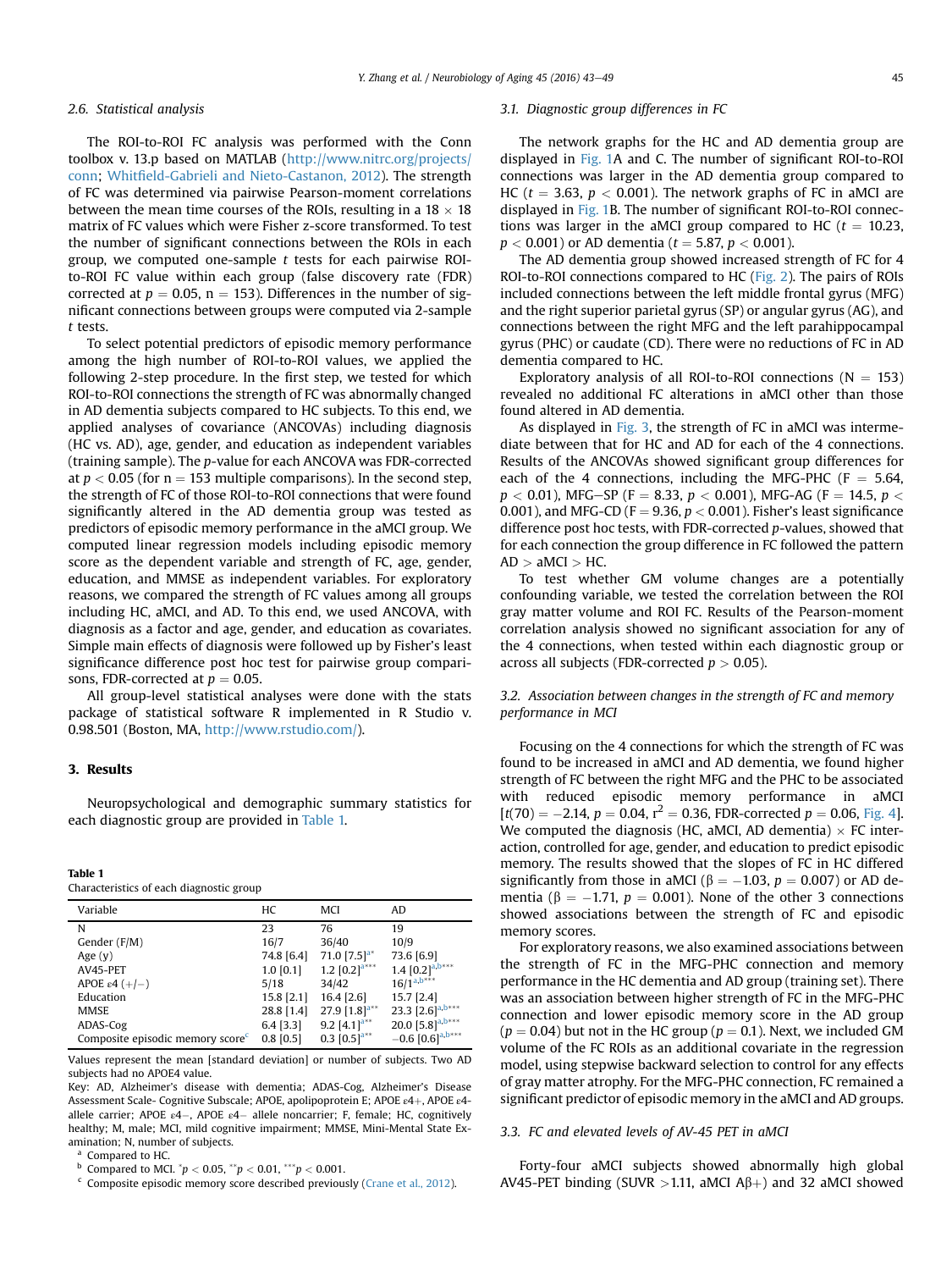<span id="page-3-0"></span>

Fig. 1. Functional connectivity between regions of interest (ROIs) of the episodic memory network for HC (A), MCI (B), and AD dementia (C). Red lines and blue lines refer to positive and anticorrelations. p values of significant connections are FDR adjusted below 5%, corrected for the 153 connections between each pair of ROIs. ROI color corresponds to the number of connections to (or from) each ROI. Abbreviations: AD, Alzheimer's disease with dementia; aMCI, amnestic mild cognitive impairment; FDR, false-discovery rate; HC, cognitively healthy. (For interpretation of the references to color in this figure legend, the reader is referred to the Web version of this article.)

normal levels of AV45-PET binding (SUVR  $<$ 1.11, aMCI A $\beta$ –). To determine whether FC changes in aMCI are related to abnormal  $A\beta$ deposition, we compared the strength of FC of each of the 4



Fig. 2. Spatial projection of ROI-to-ROI connections onto an axial brain slice. The strength of FC was increased in AD dementia compared to the strength of FC in MCI which in turn was larger than the strength of FC in HC. ROI color corresponds to the number of connections to (or from) each ROI. Abbreviations: AD, Alzheimer's disease with dementia; AG, angular gyrus; aMCI, amnestic mild cognitive impairment; CD, caudate; FC, functional connectivity; HC, cognitively healthy; M/SFG, middle/superior frontal gyrus; MFG, middle frontal gyrus; PHC, parahippocampal gyrus; ROI, region of interest; SP, superior parietal. (For interpretation of the references to color in this figure legend, the reader is referred to the Web version of this article.)

connections between aMCI  $\mathsf{A}\beta + \mathsf{a}$  and aMCI  $\mathsf{A}\beta - \mathsf{subgroups}$ . There was no indication of a difference in the strength of FC between the  $A\beta$  groups for any of the 4 connections, including those between the left MFG and the right SP ( $F = 0.51$ ,  $p = 0.48$ ) or AG ( $F = 0.68$ ,  $p =$ 0.41) and between the right MFG and the left PHC ( $F = 0.48$ ,  $p =$ 0.49) or CD ( $F = 0.24$ ,  $p = 0.63$ ), suggesting that the increase in FC in the aMCI group was not associated with the levels of  $A\beta$ . To test the influence of  $\mathsf{A}\beta$  status on the association between FC (MFG vs. PHC) and memory, we repeated the ANCOVA, this time testing the interaction term diagnosis (HC, MCI  $\mathsf{A}\beta$ –, aMCI  $\mathsf{A}\beta$ +, AD dementia)  $\times$  FC to predict episodic memory. Results showed that the interaction term was significant, where the slope of FC differed between HC compared to MCI  $A\beta - (\beta = -1.28, p = 0.004)$ , aMCI  $A\beta + (\beta = -0.89, p = 0.03)$ , and AD dementia ( $\beta = -1.71, p = 0.0005,$ Supplementary Fig. 3). However, the slopes of FC did not differ between the aMCI subgroups and AD ( $p > 0.05$ ).



Fig. 3. Boxplot of functional connectivity values as a function of diagnosis on the 4 connections which significantly increased between HC and AD. Abbreviations: AD, Alzheimer's disease with dementia; AG, angular gyrus; aMCI, amnestic mild cognitive impairment; CD, caudate; HC, cognitively healthy; M/SFG, middle/superior frontal gyrus; MFG, middle frontal gyrus; PHC, parahippocampal; ROIs, regions of interest; SP, superior parietal.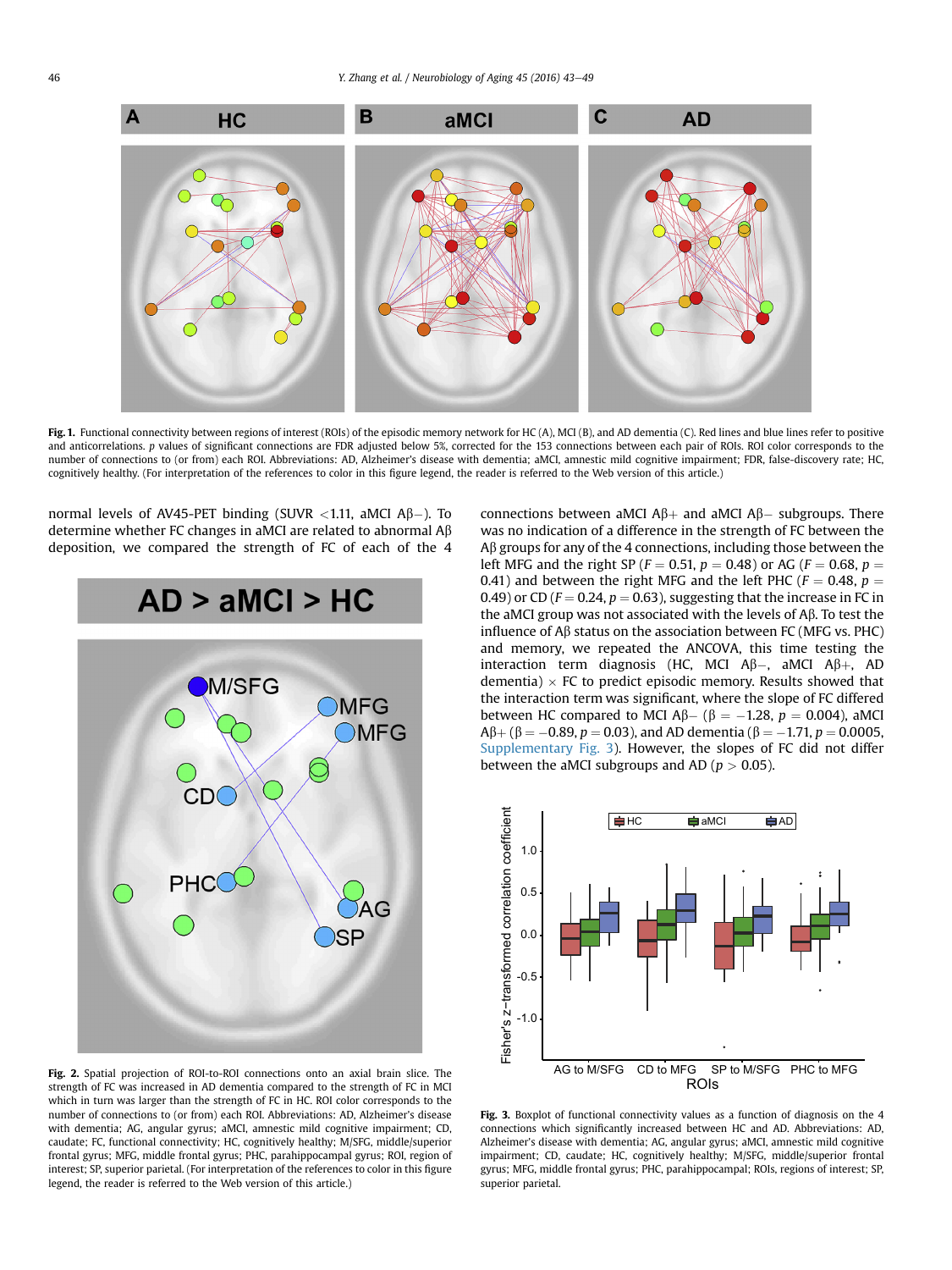<span id="page-4-0"></span>

Fig. 4. Regression plot of the association between FC PHC-MFG connection and episodic memory composite scores for each diagnostic group including HC, aMCI, and AD dementia. Abbreviations: AD, Alzheimer's disease with dementia; aMCI, amnestic mild cognitive impairment; FC, functional connectivity; HC, cognitively healthy; MFG, middle frontal gyrus; PHC, parahippocampal.

# 4. Discussion

The first major finding of the present study was the increased strength and number of connections between peak locations of memory task-related brain activation in aMCI and AD dementia subjects compared to HC. The second major finding was that the abnormal increase in the strength of FC between the MFG and the PHC was associated with reduced episodic memory performance in aMCI and AD dementia.

The current finding of increased strength of FC in aMCI and AD is in line with previous reports of increased strength of FC between the hippocampus and the lateral prefrontal cortex ([Wang et al.,](#page-6-0) [2006\)](#page-6-0). Those studies which explored FC changes within the whole brain in patients with AD dementia reported increased strength of FC within the frontoparietal and prefrontal resting-state network [\(Agosta et al., 2012](#page-5-0)) and increased strength of FC between widely distributed cortical ROIs ([Gardini et al., 2015; Wang et al.,](#page-5-0) [2007\)](#page-5-0). In contrast, reduced resting-state FC in patients with MCI and AD was primarily confined to the DMN in previous studies ([Agosta et al., 2012; Binnewijzend et al., 2012; Greicius et al., 2004](#page-5-0)). For the present study, the increase in the strength of FC was found exclusively for connections that were not confined to the DMN but spanned different functional clusters, that is, the connections were between the frontoparietal network (MFG ROI) and the posterior DMN (AG ROI), medial temporal lobe subsystem (parahippocampus), or a subcortical cluster (thalamus). In summary, these results suggest an increase in the strength of FC between brain regions that are typically activated during episodic memory retrieval across different resting-state networks in MCI and AD patients.

The second major finding showed that an abnormal increase in the strength of FC was associated with reduced episodic memory performance in aMCI. These findings are in agreement with previous reports of an association between increased local strength of FC within the hippocampus and lower episodic memory performance in AD dementia patients [\(Pasquini et al., 2014](#page-6-0)). In cognitively normal subjects, higher levels of interhemispheric FC between the hippocampi were associated with increased higher age and associated with faster memory decline ([Salami et al., 2014\)](#page-6-0). Here, we extended these findings by showing that the increased strength of FC between the hippocampus and lateral frontal cortex is associated with memory decline in aMCI. Task-related studies have shown elevated levels of hippocampus and parahippocampus activation in patients with aMCI [\(Dickerson et al., 2004, 2005](#page-5-0)). Higher abnormal increase in hippocampus activation was associated with faster subsequent cognitive decline in aMCI [\(Miller et al., 2008](#page-6-0)). Treatment of aMCI patients with an antiepileptic drug that reduced hippocampus hyperactivation lead to improved memory perfor-mance ([Bakker et al., 2012\)](#page-5-0). Together, these results suggest that hippocampus hyperactivity and the hyperconnectivity to brain areas involved in memory-related brain activation is detrimental to episodic memory performance in aMCI.

Results of a recent meta-analysis of resting-state fMRI studies suggested increased FC in brain areas such as the subcortical structures and the medial temporal and parietal lobe that occurred early in the course of AD ([Jacobs et al., 2013\)](#page-6-0). Increased activation of medial temporal lobe and parietal brain regions has also been observed in relation to memory task-fMRI, when tested in the preclinical and prodromal stage of AD ([Celone et al., 2006; Sperling,](#page-5-0) [et al., 2009, 2010](#page-5-0)). The question arises whether increased restingstate fMRI connectivity within the medial temporal lobe and other brain regions may constitute a candidate biomarker for the early detection of AD-related brain abnormalities [\(Jacobs et al.,](#page-6-0) [2013](#page-6-0)). Compared to task-fMRI, resting-state fMRI is due to its task-free and relatively short assessment attractive for clinical application. Few studies, however, have tested resting-state fMRI for the detection of MCI or AD dementia ([Bai et al., 2011; Dyrba](#page-5-0) [et al., 2015; Wee et al., 2012](#page-5-0)), where resting-state fMRI connectivity measures alone stayed below a clinically relevant classification accuracy below 85%. For resting-state fMRI, feature selection, interindividual stability, and multicenter variability of FC are currently an intense area of research [\(Biswal et al., 2010; Feis et al.,](#page-5-0) [2015](#page-5-0)) and may provide an important basis to increase the predictive accuracy of resting-state fMRI.

The underlying nature of the increase in FC in aMCI and AD is not known. One possible explanation is that increased brain activation results from increased deposition of  $\Lambda\beta$ . Previous studies showed that increased brain activity during memory task was associated with  $\mathsf{A}\beta$  deposition in elderly cognitively healthy subjects ([Elman et al., 2014](#page-5-0)) and aMCI patients ([Huijbers et al.,](#page-6-0) [2015](#page-6-0)). Results obtained in mice suggest that levels of  $A\beta$  are associated with epileptic spikes in neural activity, which may potentially explain increased neural activity in patients with AD. However, whether increased  $\mathsf{A}\beta$  levels in the brain can also account for the increase in FC is questionable. If  $A\beta$  leads to aberrant neural activity, FC may not be increased, since FC requires the coordinated activity between different brain areas rather than a local increase in brain activity. In the present study, we did not find the observed increase in FC to be dependent on  $\mathsf{A}\beta$  when tested in the aMCI subjects. These results suggest that increased levels of  $A\beta$  may not be necessary for the increase in FC in aMCI.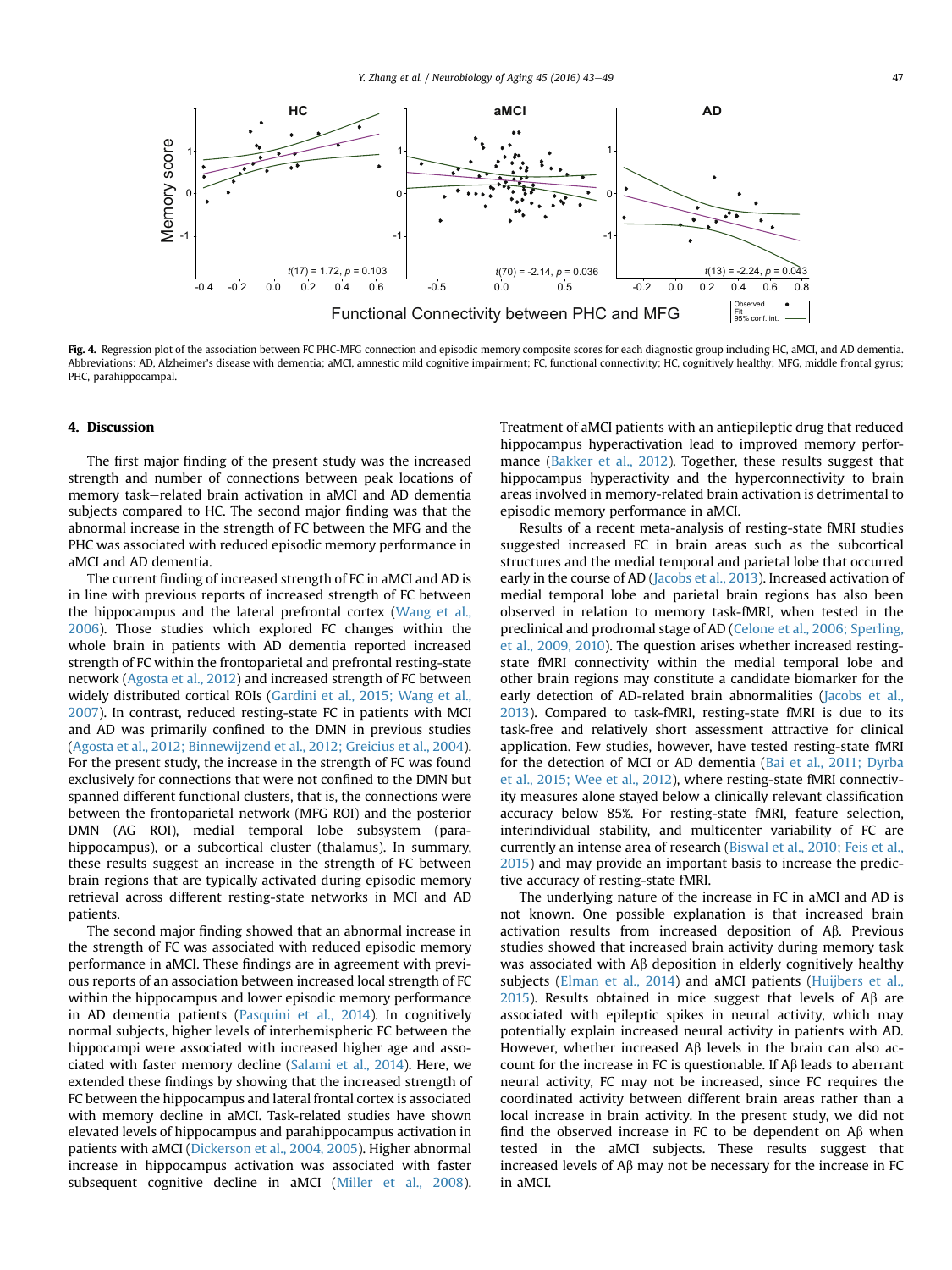<span id="page-5-0"></span>An alternative explanation is that the increase in FC reflects less efficient neural network activity. According to the dedifferentiation hypothesis, age-related changes in brain function lead to more diffuse brain activity due to less efficient neural processing (Dennis and Cabeza, 2011). Consistent with the dedifferentiation hypothesis, a study in elderly cognitively healthy subjects found an age-related decrease in modularity of resting-state FC within networks and increased inter-network connectivity (Geerligs et al., 2015). In the present study, we found not only increased strength of FC but also a higher number of connections in MCI and AD compared to HC. The number of connections peaked in MCI, being significantly higher compared to AD. It is possible that this increased density of the connections within the network may represent a more diffuse and less efficient processing. Less efficient neural processing may require increased FC, that is, a compensatory recruitment of additional neural resources to maintain task performance (Dickerson et al., 2004; Grady et al., 2003). Thus, the current finding of an inverse association between increased FC and memory performance may reflect a failed compensatory attempt (Bakker et al., 2012; Pasquini et al., 2014). However, a caveat of this interpretation is that the present study did not aim to assess efficiency of the network, and thus, no metric of efficiency or experimental manipulation of efficient processing was included. Therefore, this hypothesis requires confirmation in future studies.

It is important to acknowledge the potential limitations of our study. Increased levels of FC during resting-state FC provide only a snapshot of brain activity. During resting state, "spontaneous" brain activation is sampled without reference to external events and, thus, is inherently ambiguous to interpret. To alleviate this drawback, we attempted to tailor the study in a hypothesis-driven way, focusing on meta-analysis–derived brain regions that have previously been found to be activated during memory retrieval processes. However, a combined resting-state and memory task–related fMRI study design [\(Koch et al., 2014\)](#page-6-0) is encouraged for future studies to investigate the association between rsfMRI and memory performance.

We also caution that the multisite acquisition of resting-state fMRI may have introduced between-site variability. In ADNI, fMRI scans, however, are acquired exclusively on Philips 3T MRI scanners, where standard resting-state fMRI sequences are applied across sites. Thus, such a study design may reduce the influence of major sources of interscanner variability. A statistical control or assessment of any intersite variability in the present study is almost impossible due to relatively high number of sites that contribute data.

Despite such drawbacks of resting-state fMRI, the current results on FC changes between core brain regions underlying episodic memory retrieval support the notion that resting-state fMRI provides a "window" to assess neural network function underlying cognitive performance. The present study provides an approach to design resting-state FC analysis to assess FC changes for predicting episodic memory impairment in MCI. FC is currently not established as a neuroimaging biomarker. Longitudinal studies to examine the value of FC for predicting future cognitive decline are needed.

## Disclosure statement

The authors have no conflicts of interest to disclose.

#### Acknowledgements

The research was funded by grants of the LMU Excellent Initiative and the European Commission (ERC, PCIG12-GA-2012-334259 to Michael Ewers), Alzheimer's Forschung Initiative (AFI) and FP6 ERA-NET NEURON (01 EW1207 to Martin Dichgans), and China Scholarship Council (to Yifei Zhang). The author (Yifei Zhang) thanks Ms. Jinyi Ren for her assistance with statistical analyses and useful discussion.

## Appendix A. Supplementary data

Supplementary data associated with this article can be found, in the online version, at [http://dx.doi.org/10.1016/j.neurobiolaging.](http://dx.doi.org/10.1016/j.neurobiolaging.2016.04.018) [2016.04.018.](http://dx.doi.org/10.1016/j.neurobiolaging.2016.04.018)

## References

- [Agosta, F., Pievani, M., Geroldi, C., Copetti, M., Frisoni, G.B., Filippi, M., 2012. Resting](http://refhub.elsevier.com/S0197-4580(16)30055-0/sref1) state fMRI in Alzheimer'[s disease: beyond the default mode network. Neurobiol.](http://refhub.elsevier.com/S0197-4580(16)30055-0/sref1) [Aging 33, 1564](http://refhub.elsevier.com/S0197-4580(16)30055-0/sref1)-[1578](http://refhub.elsevier.com/S0197-4580(16)30055-0/sref1).
- [Bai, F., Xie, C., Watson, D.R., Shi, Y., Yuan, Y., Wang, Y., Yue, C., Teng, Y., Wu, D.,](http://refhub.elsevier.com/S0197-4580(16)30055-0/sref2) [Zhang, Z., 2011. Aberrant hippocampal subregion networks associated with the](http://refhub.elsevier.com/S0197-4580(16)30055-0/sref2) classifi[cations of aMCI subjects: a longitudinal resting-state study. PLoS One 6,](http://refhub.elsevier.com/S0197-4580(16)30055-0/sref2) [e29288](http://refhub.elsevier.com/S0197-4580(16)30055-0/sref2).
- [Bakker, A., Krauss, G.L., Albert, M.S., Speck, C.L., Jones, L.R., Stark, C.E., Yassa, M.A.,](http://refhub.elsevier.com/S0197-4580(16)30055-0/sref3) [Bassett, S.S., Shelton, A.L., Gallagher, M., 2012. Reduction of hippocampal](http://refhub.elsevier.com/S0197-4580(16)30055-0/sref3) [hyperactivity improves cognition in amnestic mild cognitive impairment.](http://refhub.elsevier.com/S0197-4580(16)30055-0/sref3) [Neuron 74, 467](http://refhub.elsevier.com/S0197-4580(16)30055-0/sref3)-[474.](http://refhub.elsevier.com/S0197-4580(16)30055-0/sref3)
- [Binnewijzend, M.A., Schoonheim, M.M., Sanz-Arigita, E., Wink, A.M., van der](http://refhub.elsevier.com/S0197-4580(16)30055-0/sref4) [Flier, W.M., Tolboom, N., Adriaanse, S.M., Damoiseaux, J.S., Scheltens, P., van](http://refhub.elsevier.com/S0197-4580(16)30055-0/sref4) [Berckel, B.N., Barkhof, F., 2012. Resting-state fMRI changes in Alzheimer](http://refhub.elsevier.com/S0197-4580(16)30055-0/sref4)'s [disease and mild cognitive impairment. Neurobiol. Aging 33, 2018](http://refhub.elsevier.com/S0197-4580(16)30055-0/sref4)-[2028](http://refhub.elsevier.com/S0197-4580(16)30055-0/sref4).
- [Biswal, B.B., Mennes, M., Zuo, X.N., Gohel, S., Kelly, C., Smith, S.M., Beckmann, C.F.,](http://refhub.elsevier.com/S0197-4580(16)30055-0/sref5) [Adelstein, J.S., Buckner, R.L., Colcombe, S., Dogonowski, A.M., Ernst, M., Fair, D.,](http://refhub.elsevier.com/S0197-4580(16)30055-0/sref5) [Hampson, M., Hoptman, M.J., Hyde, J.S., Kiviniemi, V.J., Kotter, R., Li, S.J., Lin, C.P.,](http://refhub.elsevier.com/S0197-4580(16)30055-0/sref5) [Lowe, M.J., Mackay, C., Madden, D.J., Madsen, K.H., Margulies, D.S.,](http://refhub.elsevier.com/S0197-4580(16)30055-0/sref5) [Mayberg, H.S., McMahon, K., Monk, C.S., Mostofsky, S.H., Nagel, B.J., Pekar, J.J.,](http://refhub.elsevier.com/S0197-4580(16)30055-0/sref5) [Peltier, S.J., Petersen, S.E., Riedl, V., Rombouts, S.A., Rypma, B., Schlaggar, B.L.,](http://refhub.elsevier.com/S0197-4580(16)30055-0/sref5) [Schmidt, S., Seidler, R.D., Siegle, G.J., Sorg, C., Teng, G.J., Veijola, J., Villringer, A.,](http://refhub.elsevier.com/S0197-4580(16)30055-0/sref5) [Walter, M., Wang, L., Weng, X.C., Whit](http://refhub.elsevier.com/S0197-4580(16)30055-0/sref5)field-Gabrieli, S., Williamson, P., [Windischberger, C., Zang, Y.F., Zhang, H.Y., Castellanos, F.X., Milham, M.P., 2010.](http://refhub.elsevier.com/S0197-4580(16)30055-0/sref5) [Toward discovery science of human brain function. Proc. Natl. Acad. Sci. U. S. A.](http://refhub.elsevier.com/S0197-4580(16)30055-0/sref5) [107, 4734](http://refhub.elsevier.com/S0197-4580(16)30055-0/sref5)-[4739](http://refhub.elsevier.com/S0197-4580(16)30055-0/sref5).
- [Celone, K.A., Calhoun, V.D., Dickerson, B.C., Atri, A., Chua, E.F., Miller, S.L., DePeau, K.,](http://refhub.elsevier.com/S0197-4580(16)30055-0/sref6) [Rentz, D.M., Selkoe, D.J., Blacker, D., Albert, M.S., Sperling, R.A., 2006. Alterations](http://refhub.elsevier.com/S0197-4580(16)30055-0/sref6) [in memory networks in mild cognitive impairment and Alzheimer](http://refhub.elsevier.com/S0197-4580(16)30055-0/sref6)'s disease: an [independent component analysis. J. Neurosci. 26, 10222](http://refhub.elsevier.com/S0197-4580(16)30055-0/sref6)-[10231.](http://refhub.elsevier.com/S0197-4580(16)30055-0/sref6)
- [Crane, P., Carle, A., Gibbons, L., Insel, P., Mackin, R.S., Gross, A., Jones, R.,](http://refhub.elsevier.com/S0197-4580(16)30055-0/sref7) [Mukherjee, S., Curtis, S.M., Harvey, D., Weiner, M., Mungas, D., 2012. Develop](http://refhub.elsevier.com/S0197-4580(16)30055-0/sref7)[ment and assessment of a composite score for memory in the Alzheimer](http://refhub.elsevier.com/S0197-4580(16)30055-0/sref7)'s [Disease Neuroimaging Initiative \(ADNI\). Brain Imaging Behav. 6, 502](http://refhub.elsevier.com/S0197-4580(16)30055-0/sref7)-[516](http://refhub.elsevier.com/S0197-4580(16)30055-0/sref7).
- [Damoiseaux, J.S., Rombouts, S.A., Barkhof, F., Scheltens, P., Stam, C.J., Smith, S.M.,](http://refhub.elsevier.com/S0197-4580(16)30055-0/sref8) [Beckmann, C.F., 2006. Consistent resting-state networks across healthy subjects.](http://refhub.elsevier.com/S0197-4580(16)30055-0/sref8) [Proc. Natl. Acad. Sci. U. S. A. 103, 13848](http://refhub.elsevier.com/S0197-4580(16)30055-0/sref8)-[13853.](http://refhub.elsevier.com/S0197-4580(16)30055-0/sref8)
- [Dennis, N.A., Cabeza, R., 2011. Age-related dedifferentiation of learning systems: an](http://refhub.elsevier.com/S0197-4580(16)30055-0/sref9) [fMRI study of implicit and explicit learning. Neurobiol. Aging 32,](http://refhub.elsevier.com/S0197-4580(16)30055-0/sref9) [2318.e17](http://refhub.elsevier.com/S0197-4580(16)30055-0/sref9)-[2318.e30.](http://refhub.elsevier.com/S0197-4580(16)30055-0/sref9)
- [Dickerson, B.C., Salat, D.H., Bates, J.F., Atiya, M., Killiany, R.J., Greve, D.N., Dale, A.M.,](http://refhub.elsevier.com/S0197-4580(16)30055-0/sref10) [Stern, C.E., Blacker, D., Albert, M.S., Sperling, R.A., 2004. Medial temporal lobe](http://refhub.elsevier.com/S0197-4580(16)30055-0/sref10) function and structure in mild cognitive impairment. Ann. Neurol.  $56$ ,  $27-35$  $27-35$ .
- [Dickerson, B.C., Salat, D.H., Greve, D.N., Chua, E.F., Rand-Giovannetti, E., Rentz, D.M.,](http://refhub.elsevier.com/S0197-4580(16)30055-0/sref11) [Bertram, L., Mullin, K., Tanzi, R.E., Blacker, D., Albert, M.S., Sperling, R.A., 2005.](http://refhub.elsevier.com/S0197-4580(16)30055-0/sref11) [Increased hippocampal activation in mild cognitive impairment compared to](http://refhub.elsevier.com/S0197-4580(16)30055-0/sref11) normal aging and AD. Neurology 65,  $404-411$ .
- [Dyrba, M., Grothe, M., Kirste, T., Teipel, S.J., 2015. Multimodal analysis of functional](http://refhub.elsevier.com/S0197-4580(16)30055-0/sref12) [and structural disconnection in Alzheimer](http://refhub.elsevier.com/S0197-4580(16)30055-0/sref12)'s disease using multiple kernel SVM. [Hum. Brain Mapp. 36, 2118](http://refhub.elsevier.com/S0197-4580(16)30055-0/sref12)-[2131.](http://refhub.elsevier.com/S0197-4580(16)30055-0/sref12)
- [Elman, J.A., Oh, H., Madison, C.M., Baker, S.L., Vogel, J.W., Marks, S.M., Crowley, S.,](http://refhub.elsevier.com/S0197-4580(16)30055-0/sref13) O'[Neil, J.P., Jagust, W.J., 2014. Neural compensation in older people with brain](http://refhub.elsevier.com/S0197-4580(16)30055-0/sref13) [amyloid-\[beta\] deposition. Nat. Neurosci. 17, 1316](http://refhub.elsevier.com/S0197-4580(16)30055-0/sref13)-[1318.](http://refhub.elsevier.com/S0197-4580(16)30055-0/sref13)
- [Feis, R.A., Smith, S.M., Filippini, N., Douaud, G., Dopper, E.G., Heise, V.,](http://refhub.elsevier.com/S0197-4580(16)30055-0/sref14) [Trachtenberg, A.J., van Swieten, J.C., van Buchem, M.A., Rombouts, S.A.,](http://refhub.elsevier.com/S0197-4580(16)30055-0/sref14) [Mackay, C.E., 2015. ICA-based artifact removal diminishes scan site differences](http://refhub.elsevier.com/S0197-4580(16)30055-0/sref14) [in multi-center resting-state fMRI. Front. Neurosci. 9, 395](http://refhub.elsevier.com/S0197-4580(16)30055-0/sref14).
- [Gardini, S., Venneri, A., Sambataro, F., Cuetos, F., Fasano, F., Marchi, M., Crisi, G.,](http://refhub.elsevier.com/S0197-4580(16)30055-0/sref15) [Caffarra, P., 2015. Increased functional connectivity in the default mode network](http://refhub.elsevier.com/S0197-4580(16)30055-0/sref15) [in mild cognitive impairment: a maladaptive compensatory mechanism](http://refhub.elsevier.com/S0197-4580(16)30055-0/sref15) [associated with poor semantic memory performance. J. Alzheimers Dis. 45,](http://refhub.elsevier.com/S0197-4580(16)30055-0/sref15) [457](http://refhub.elsevier.com/S0197-4580(16)30055-0/sref15)-[470](http://refhub.elsevier.com/S0197-4580(16)30055-0/sref15).
- [Geerligs, L., Renken, R.J., Saliasi, E., Maurits, N.M., Lorist, M.M., 2015. A brain-wide](http://refhub.elsevier.com/S0197-4580(16)30055-0/sref16) [study of age-related changes in functional connectivity. Cereb. Cortex 25,](http://refhub.elsevier.com/S0197-4580(16)30055-0/sref16) [1987](http://refhub.elsevier.com/S0197-4580(16)30055-0/sref16)-[1999](http://refhub.elsevier.com/S0197-4580(16)30055-0/sref16)
- [Grady, C.L., McIntosh, A.R., Beig, S., Keightley, M.L., Burian, H., Black, S.E., 2003.](http://refhub.elsevier.com/S0197-4580(16)30055-0/sref17) [Evidence from functional neuroimaging of a compensatory prefrontal network](http://refhub.elsevier.com/S0197-4580(16)30055-0/sref17) in Alzheimer'[s disease. J. Neurosci. 23, 986](http://refhub.elsevier.com/S0197-4580(16)30055-0/sref17)-[993](http://refhub.elsevier.com/S0197-4580(16)30055-0/sref17).